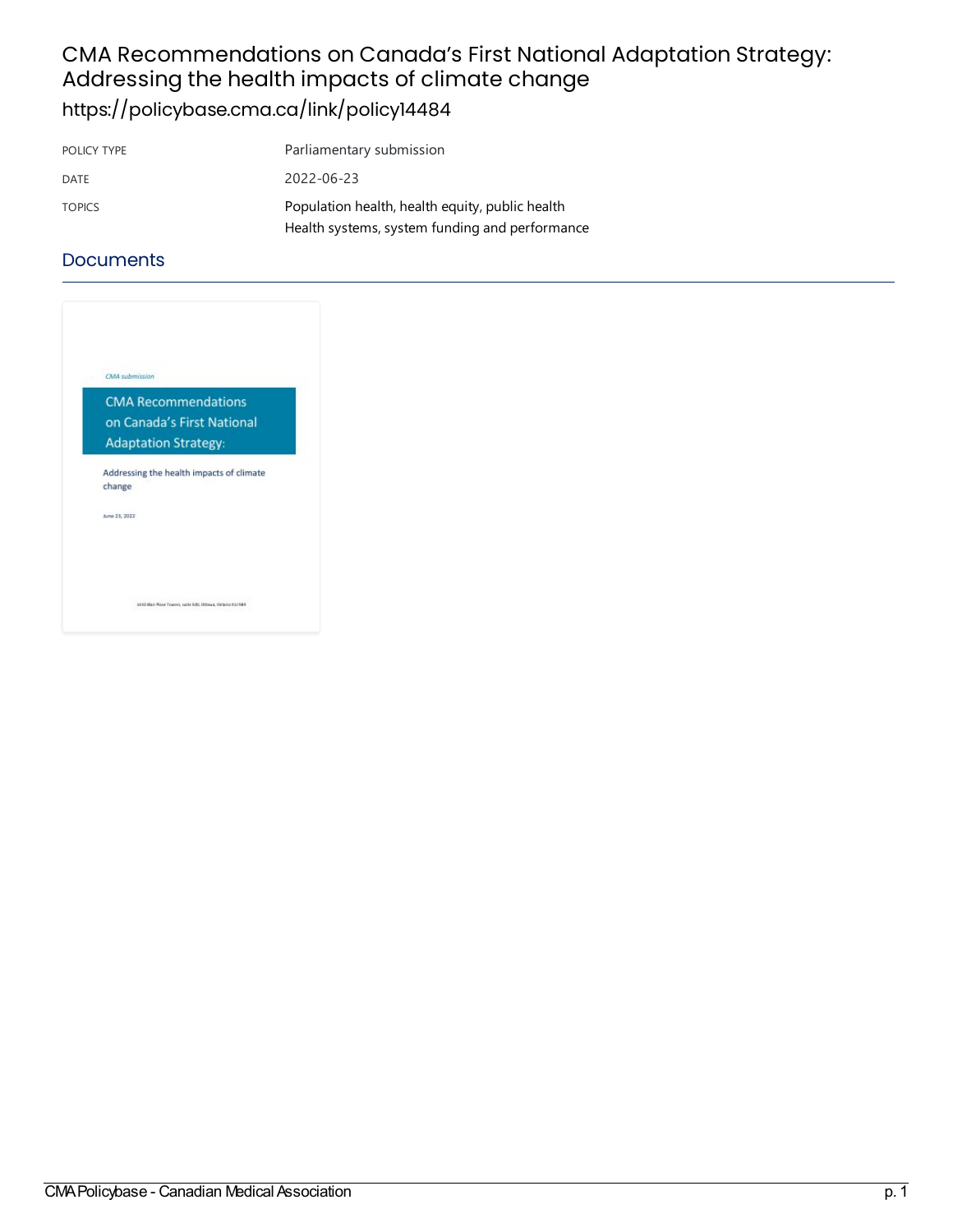## CMA Recommendations on Vaccine Equity and Intellectual Property <https://policybase.cma.ca/link/policy14476>

| POLICY TYPE   | Parliamentary submission                        |
|---------------|-------------------------------------------------|
| DATE          | 2022-05-13                                      |
| <b>TOPICS</b> | Ethics and medical professionalism              |
|               | Pharmaceuticals, prescribing, cannabis, drugs   |
|               | Population health, health equity, public health |

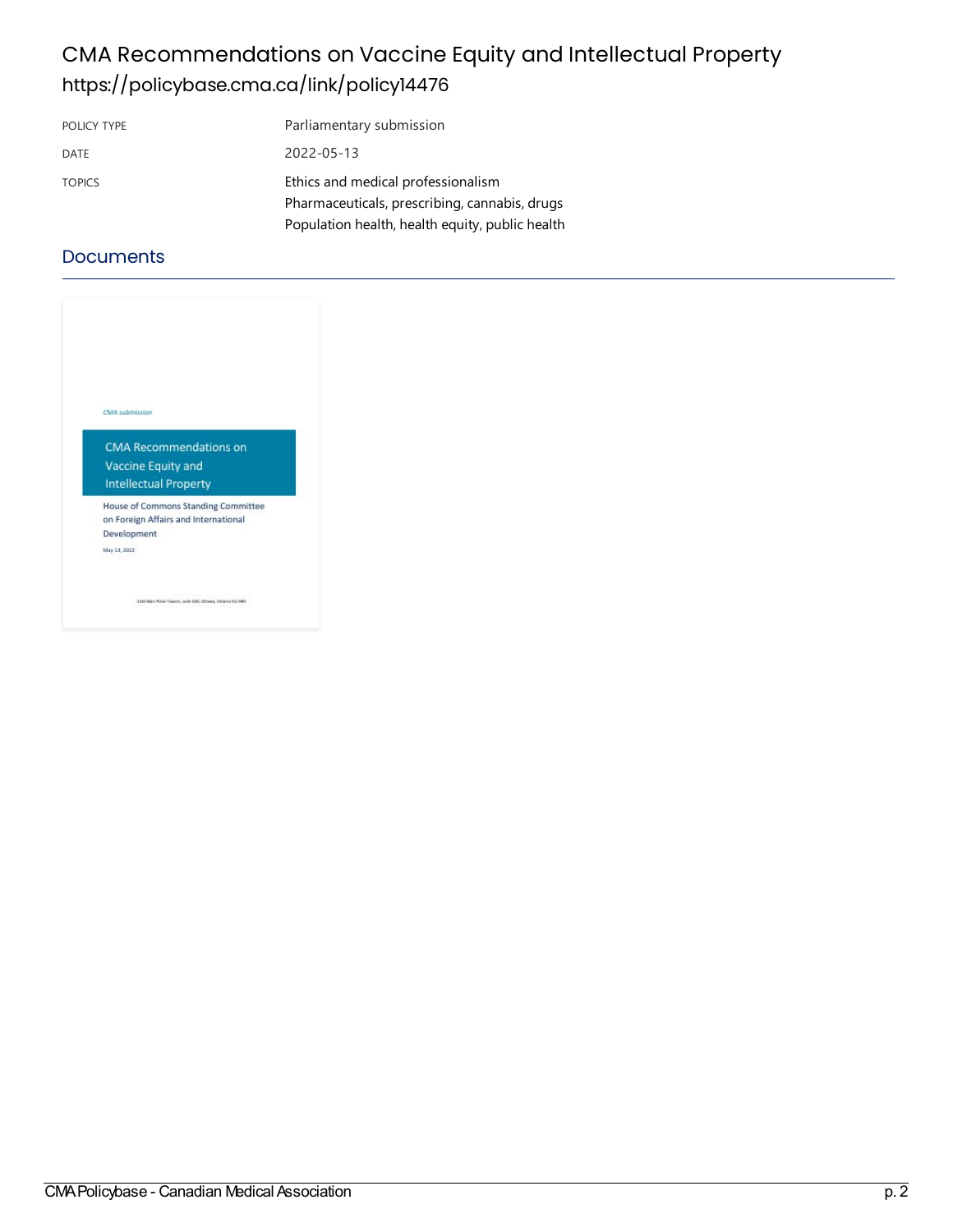### Appearance before the Standing Committee on Indigenous and Northern Affairs (INAN): Administration and accessibility of Indigenous Peoples to the Non-Insured Benefits Program <https://policybase.cma.ca/link/policy14474>

| POLICY TYPE   | Parliamentary submission                                                              |
|---------------|---------------------------------------------------------------------------------------|
| DATE          | 2022-05-03                                                                            |
| <b>TOPICS</b> | Population health, health equity, public health<br>Ethics and medical professionalism |

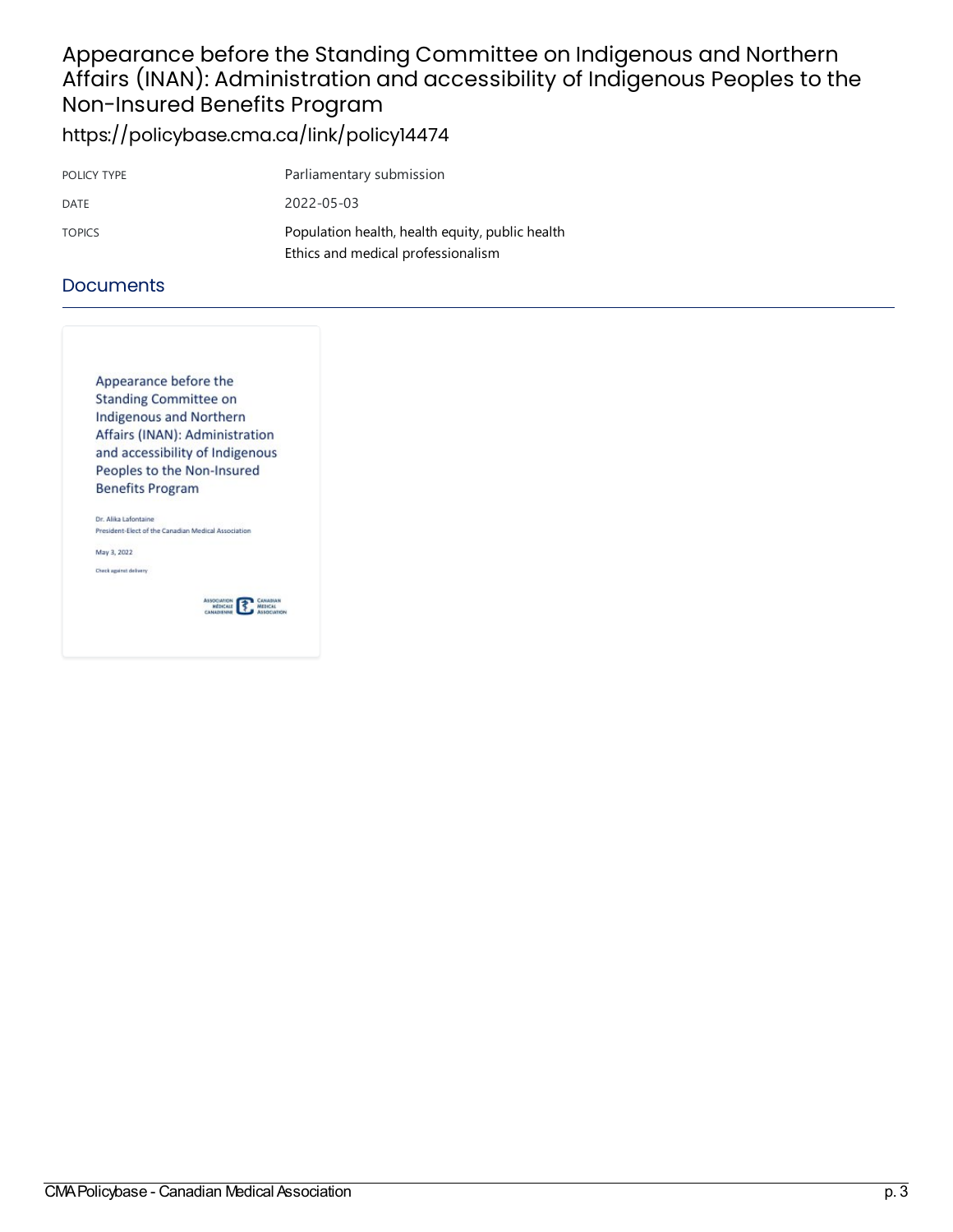# Canadian Medical Association input in advance of the World Health Assembly **Special Session**

# <https://policybase.cma.ca/link/policy14461>

| POLICY TYPE   | Parliamentary submission                                                              |
|---------------|---------------------------------------------------------------------------------------|
| DATE          | 2021-11-17                                                                            |
| <b>TOPICS</b> | Population health, health equity, public health<br>Ethics and medical professionalism |

| <b>ASSOCIATION</b><br><b><i>PRÉDUCALE</i></b><br>CANADIGNING |                                                                                                                                                                                                                                                                                                                 |
|--------------------------------------------------------------|-----------------------------------------------------------------------------------------------------------------------------------------------------------------------------------------------------------------------------------------------------------------------------------------------------------------|
| November 17, 2021                                            |                                                                                                                                                                                                                                                                                                                 |
| <b>Nicolas Palanceur</b>                                     |                                                                                                                                                                                                                                                                                                                 |
| Director, Martiateral Relations Division                     |                                                                                                                                                                                                                                                                                                                 |
| Public Health Agency of Casada                               | Office of trears stional Affairs for the Health Partfolio                                                                                                                                                                                                                                                       |
|                                                              | Rei Canadian Medical Association input in advance of the Warld Health Assembly Special Security                                                                                                                                                                                                                 |
| Dear Mr. Ralanguer.                                          |                                                                                                                                                                                                                                                                                                                 |
|                                                              | On behalf of the Canadian Medical Accoration (CRA), I am pleased to provide input to the Office of<br>International Affairs for the Health Partfolio for consideration by the Canadian delegation in advance of the<br>Welld Health Assembly (WWI) Special Secolar, taking place November 20-Orcentier 1, 2021. |
|                                                              | Since 1867, the CMK lisk been the valce of Canada's niedical profession, representing physicians and<br>reedical issumes from across the country. The CMA is dedicated to being a catalyst for impactful change in<br>health, the health system and the health workforce.                                       |
| to the 984A Special Section                                  | Increasingly, the CMA is engaging with the work of the United Nations and other intersational<br>organizations and welcomes the opportunity to provide input for consideration by the Canadian delegation                                                                                                       |
|                                                              | The CMA supports the reconsrendations of the Independent Panel for Pandemic Preparedness and                                                                                                                                                                                                                    |
|                                                              | Response (IPPPE). The recommendations identify and address major gaps in the global response to the                                                                                                                                                                                                             |
|                                                              | COVID-18 paintiered. To this end, the CMM encourages the Gayerninent of Canada to participate in the<br>glatesi dialogue, led by the Warld Health Drgawization, the Warld Intellectual Property Organization, and                                                                                               |
|                                                              | the Welld Titlel-Organization, to identify and advance railations to increase CDWD-39 vaccine production<br>and work towards ensuring equitable global distribution.                                                                                                                                            |
|                                                              | The CMM recognizes that equitable global vaccine access and distribution is a valuable public field fit tool.                                                                                                                                                                                                   |
|                                                              | receipting to elected that all cauranies meet their international obligations. As outh, the CMA electerages                                                                                                                                                                                                     |
|                                                              | the Gaustrosset of Casada to support a tensporary intellectual property EP) spisor for COVID-29 saccines<br>and greater support for COWAX as important strategies to instrusio sassive supply and distribution in law-                                                                                          |
| and middle-income countries.                                 |                                                                                                                                                                                                                                                                                                                 |
|                                                              | The CMA strangly supports the establishment of a new 18143 convention, agreement or other international                                                                                                                                                                                                         |
|                                                              | instrument on gandenic preparedness or strengthening existing fiameworks to bolter plokal collaboration<br>to evoure an effective global goodernic preparedizess and response. As effective global pandernic                                                                                                    |
|                                                              | preparedness and response fisanewark includes a robust plobal surveillance system to support prevention                                                                                                                                                                                                         |
|                                                              | $-12$                                                                                                                                                                                                                                                                                                           |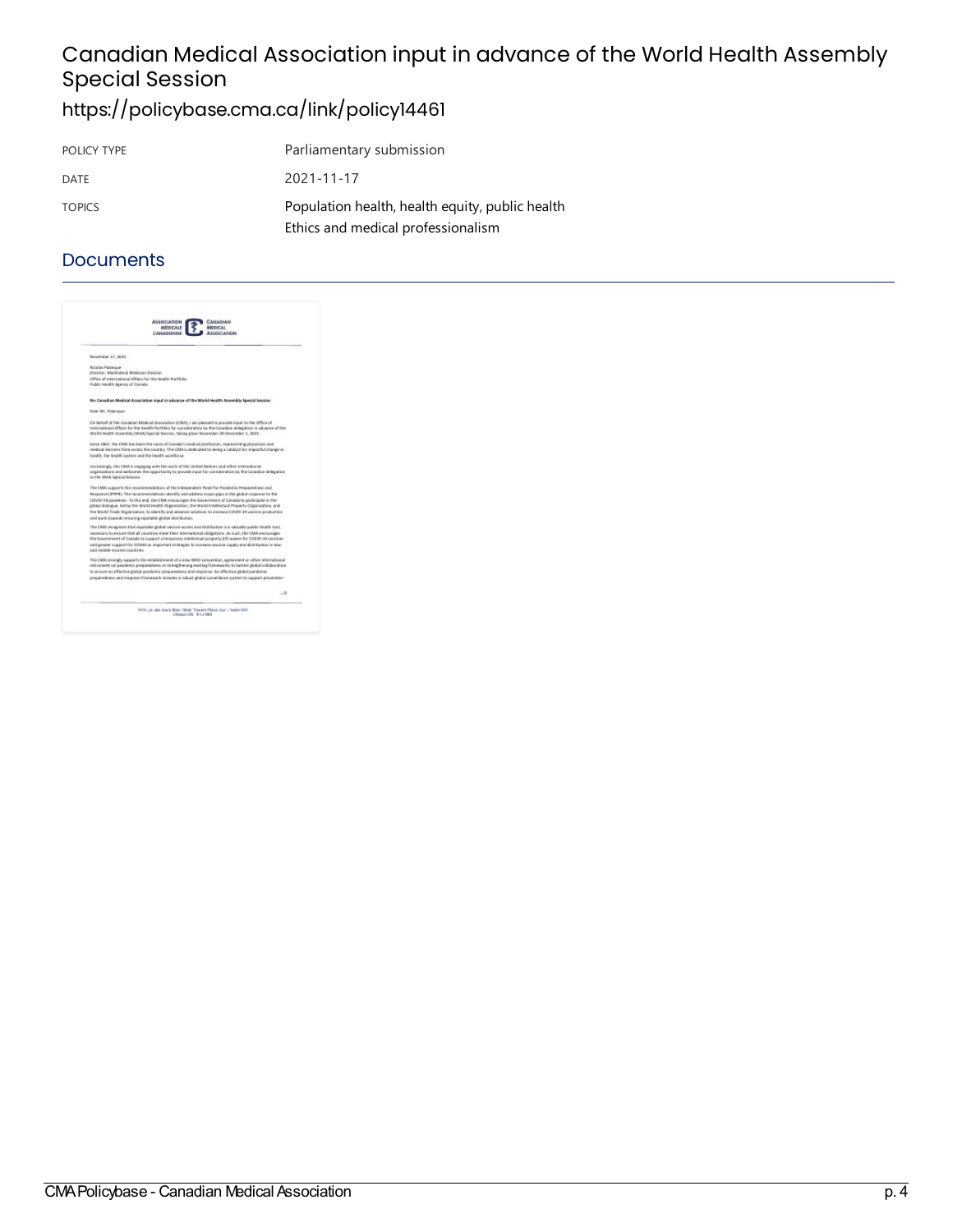### New Criminal Code offence to protect health workers from threats and violence, including online <https://policybase.cma.ca/link/policy14463>

| POLICY TYPE   | Parliamentary submission                                                              |
|---------------|---------------------------------------------------------------------------------------|
| DATE          | 2021-11-16                                                                            |
| <b>TOPICS</b> | Population health, health equity, public health<br>Ethics and medical professionalism |

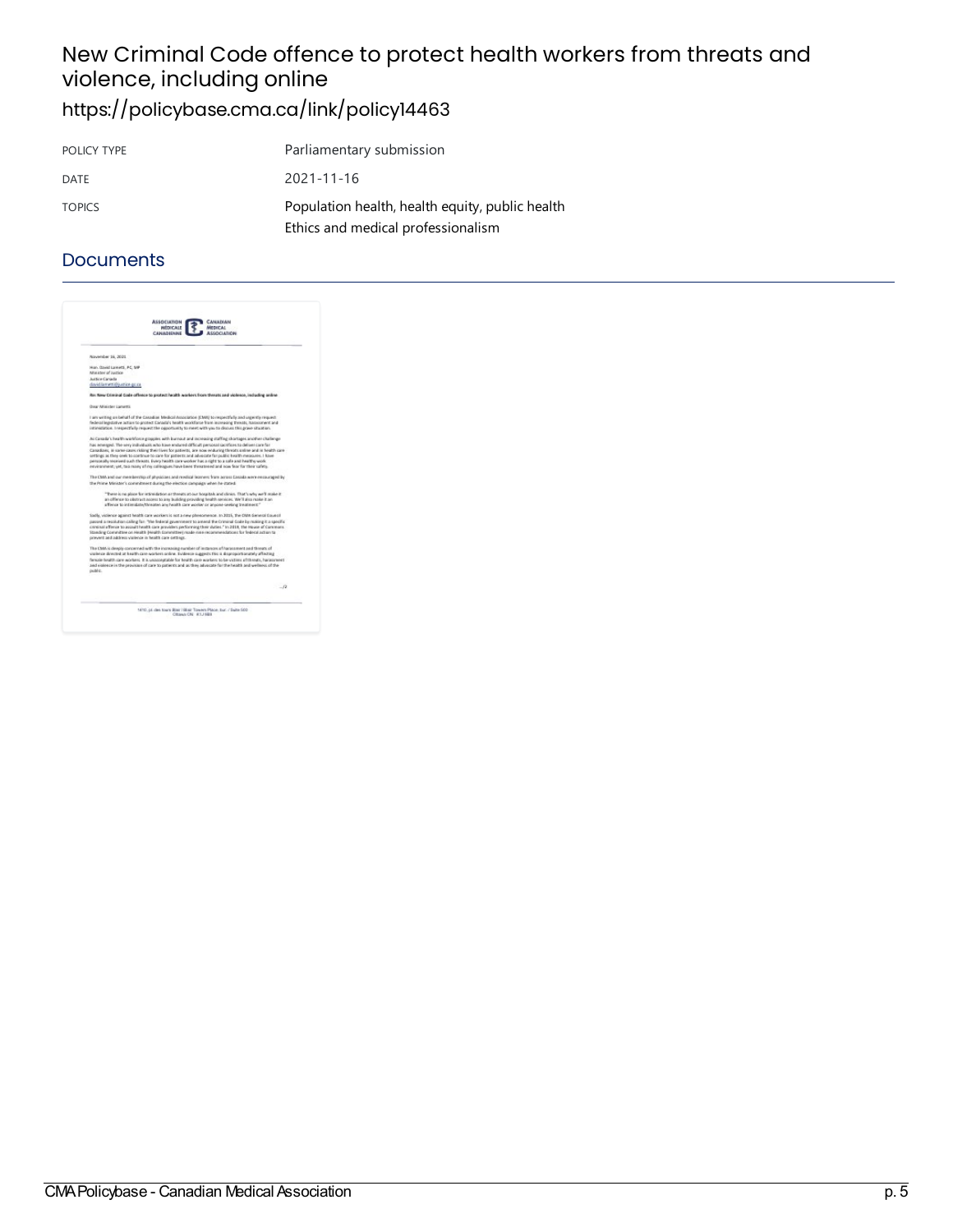# The Lancet Countdown on Health and Climate Change - Policy brief for Canada, October 2021

<https://policybase.cma.ca/link/policy14455>

| POLICY TYPE   | Policy endorsement                              |
|---------------|-------------------------------------------------|
| DATE          | 2021-10-20                                      |
| <b>TOPICS</b> | Population health, health equity, public health |

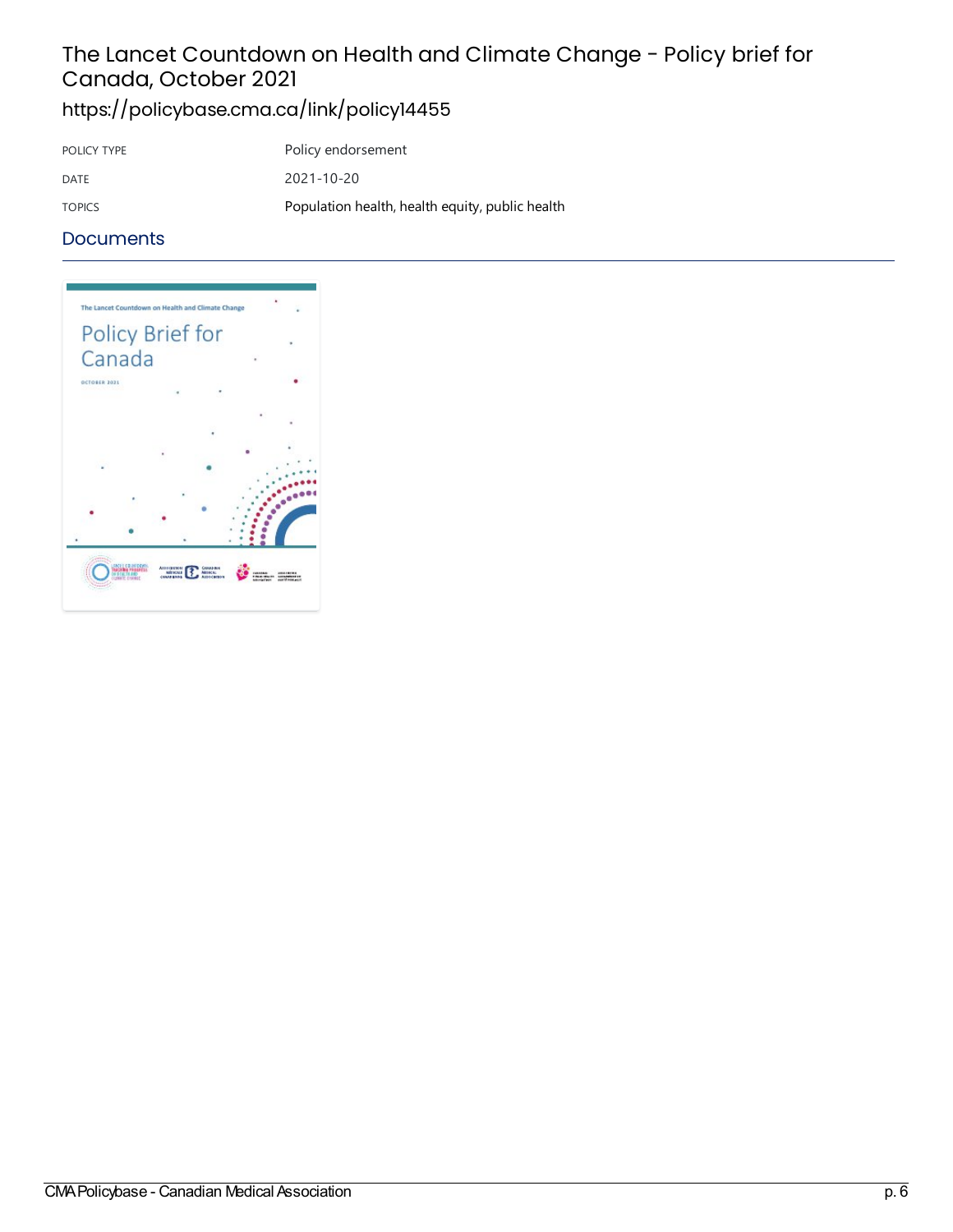# São Paulo Declaration on Planetary Health <https://policybase.cma.ca/link/policy14456>

POLICY TYPE Policy endorsement DATE 2021-10-04 TOPICS [Population](https://policybase.cma.ca/list?q=topic%253A%2522Population%20health,%20health%20equity,%20public%20health%2522&p=1&ps=&sort=title_sort%20asc) health, health equity, public health

| Table of Contents:                            |        |
|-----------------------------------------------|--------|
| Introduction                                  | 1      |
| <b>Key Messages</b>                           | ž      |
| For All-                                      | ż      |
| For the Agricultural Sector and Food Systems- | ž.     |
| For Artists, Poets, Writers, and Musiciane-   | ž      |
| For Businessesses                             | ž.     |
| For Cities and Lithan Planners-               | ä.     |
| For Economists-                               | 3      |
| For Financial Institutions-                   | ä.     |
| For Fundara-<br>For Governments-              | ä<br>ä |
| For Health Practitioners-                     | ä      |
| For the Health Sector-                        | ٠      |
| For Istamational Organizations-               | s      |
| For Jurists and Lawrenkers-                   | s.     |
| For Media-                                    | s)     |
| For Researchers-                              | ı.     |
| For Schools-                                  | r.     |
| For Spiritual leaders of all faiths-          | i.     |
| For Technology professionals-                 | r.     |
| For Universities and Higher Education-        | T.     |
| For Youth Representatives-                    | x      |
| Conclusion                                    | ,      |
|                                               |        |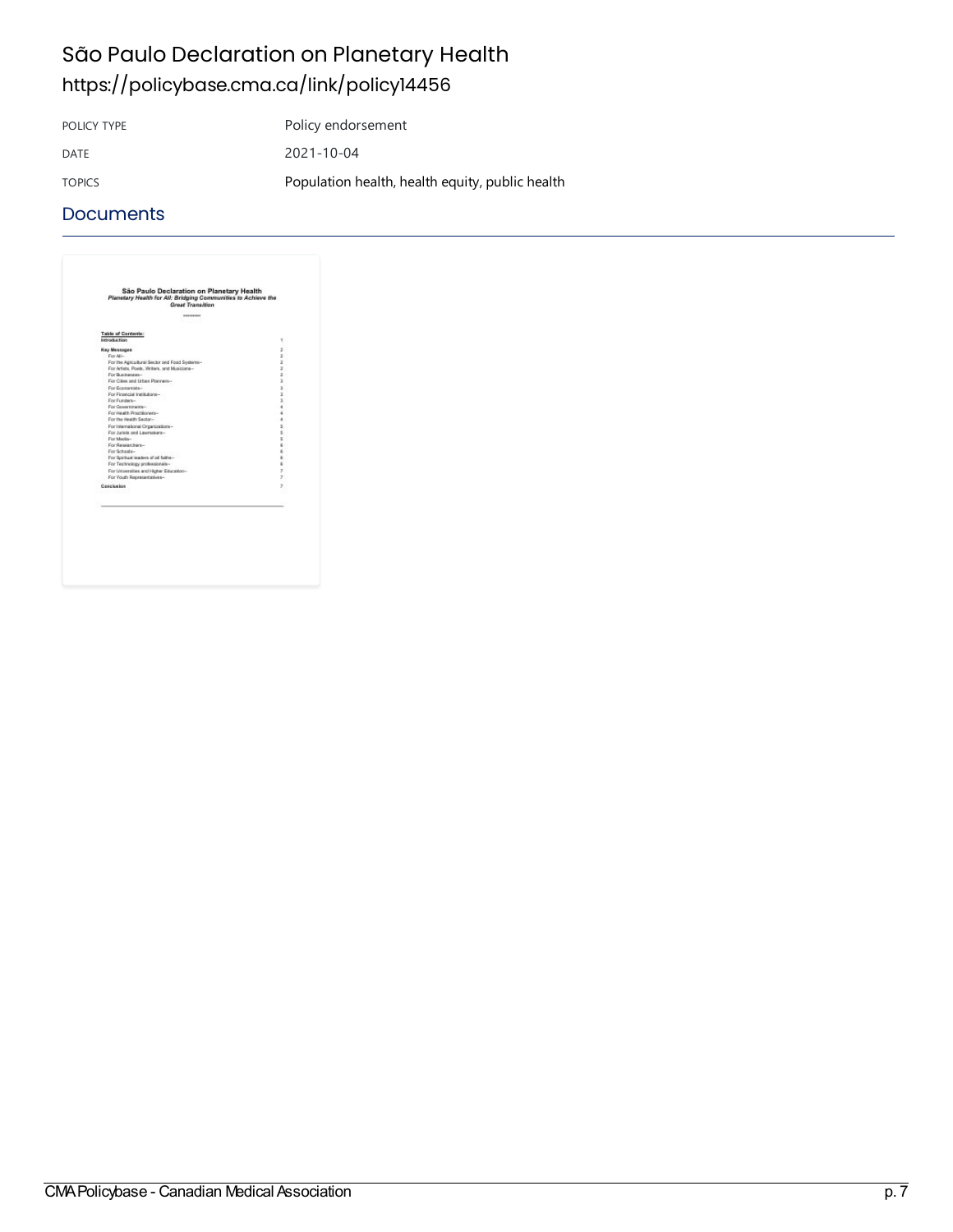## Vaccine certificates <https://policybase.cma.ca/link/policy14448>

| POLICY TYPE   | Policy document                                                                       |
|---------------|---------------------------------------------------------------------------------------|
| DATE          | 2021-08-21                                                                            |
| <b>TOPICS</b> | Population health, health equity, public health<br>Ethics and medical professionalism |

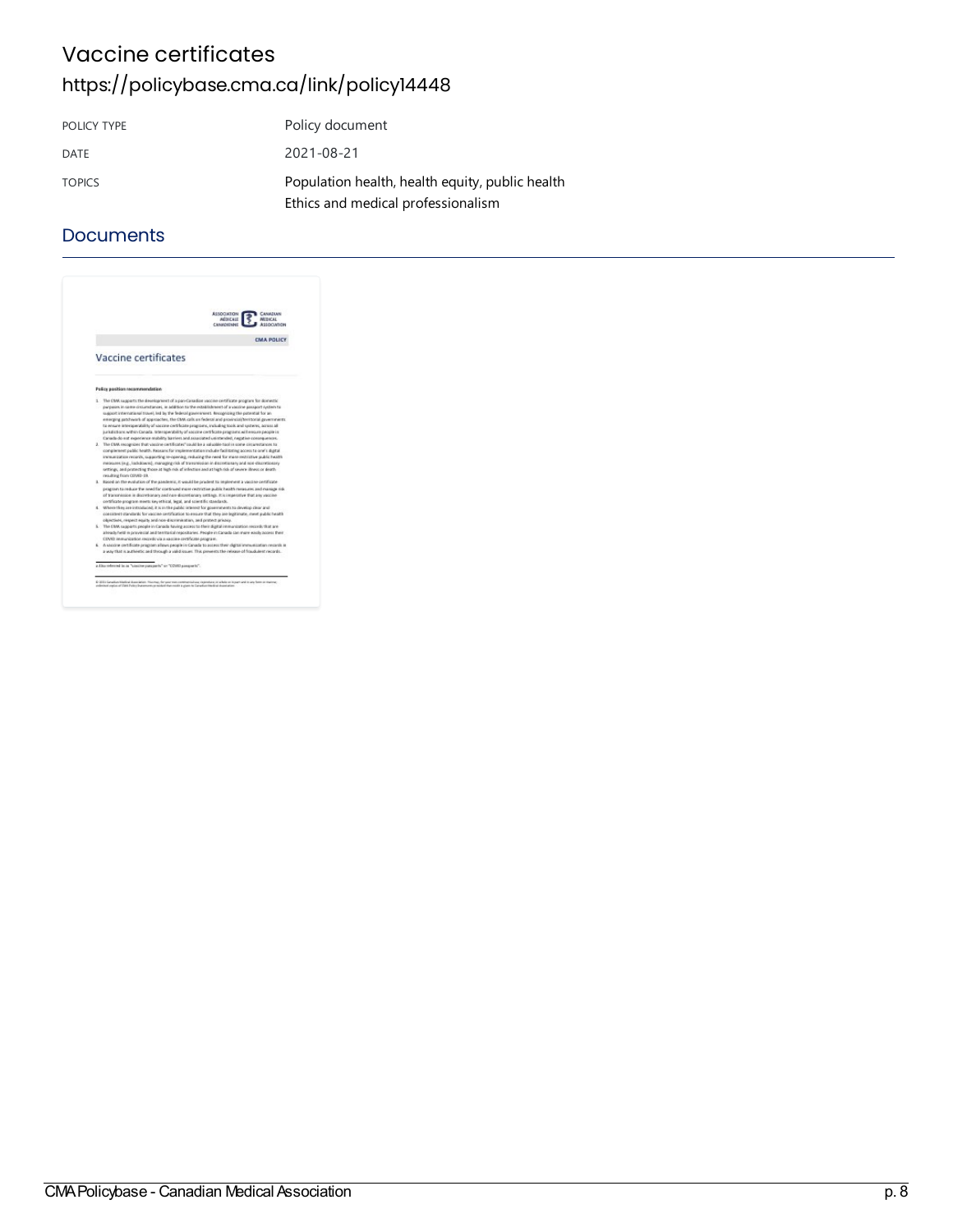## Mandatory COVID-19 vaccination of health care workers <https://policybase.cma.ca/link/policy14449>

POLICY TYPE POLICY TYPE DATE 2021-08-21 TOPICS Health human [resources](https://policybase.cma.ca/list?q=topic%253A%2522Health%20human%20resources%2522&p=1&ps=&sort=title_sort%20asc) [Population](https://policybase.cma.ca/list?q=topic%253A%2522Population%20health,%20health%20equity,%20public%20health%2522&p=1&ps=&sort=title_sort%20asc) health, health equity, public health

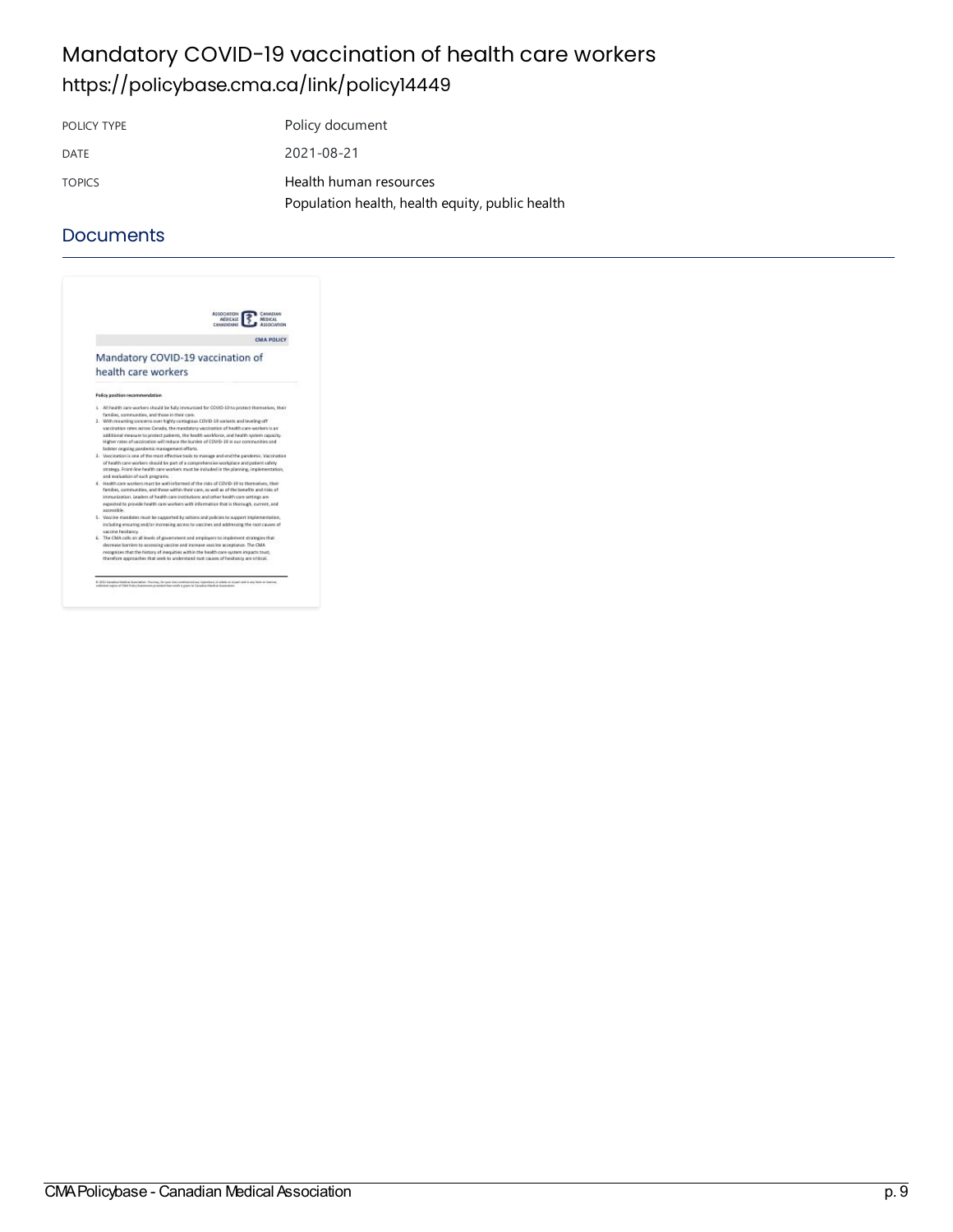## Vaccine acceptance <https://policybase.cma.ca/link/policy14450>

| POLICY TYPE   | Policy document                                 |
|---------------|-------------------------------------------------|
| DATE          | 2021-08-21                                      |
| <b>TOPICS</b> | Health care and patient safety                  |
|               | Population health, health equity, public health |

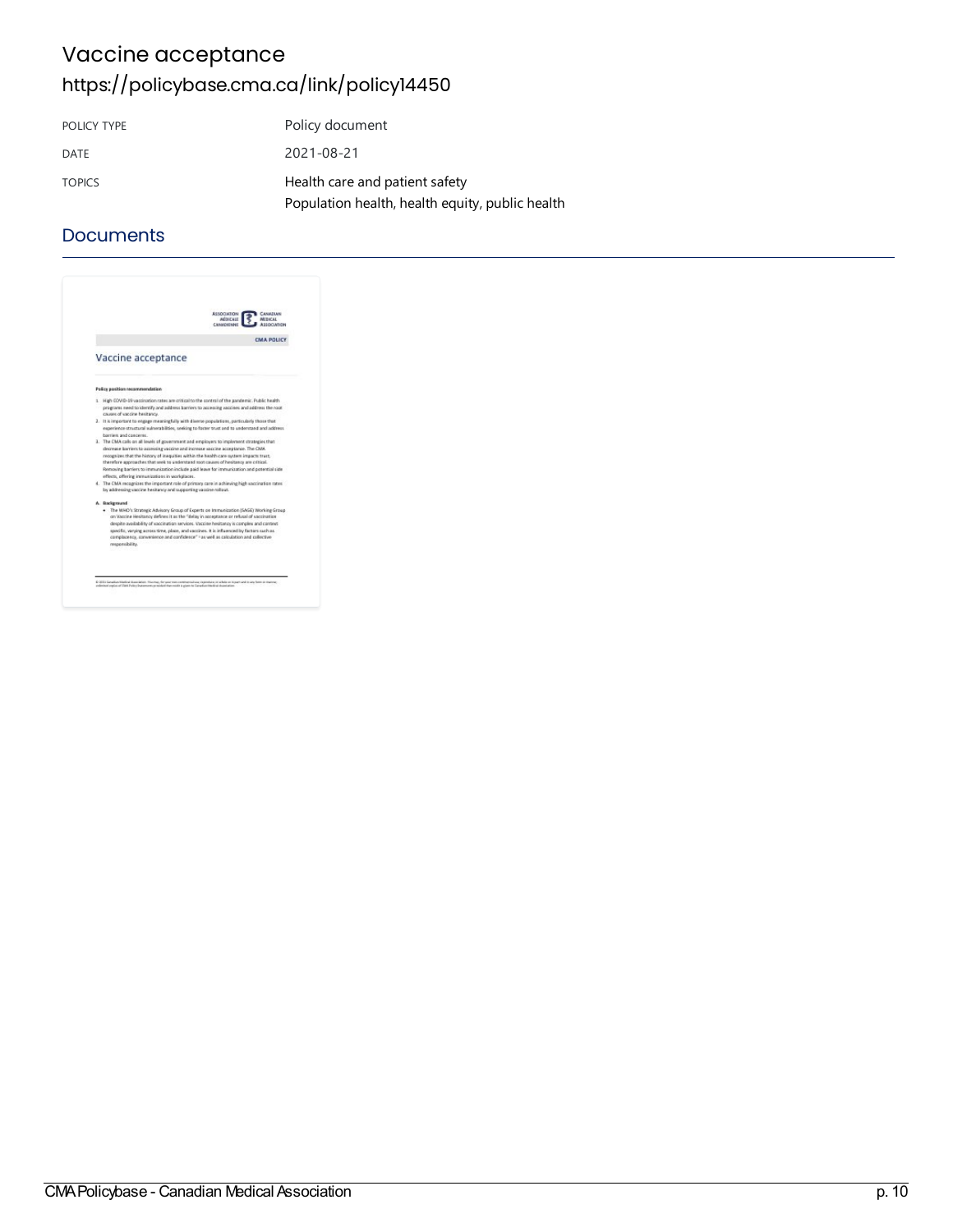## Global vaccine equity <https://policybase.cma.ca/link/policy14451>

| POLICY TYPE   | Policy document                                 |
|---------------|-------------------------------------------------|
| DATE          | 2021-08-21                                      |
| <b>TOPICS</b> | Ethics and medical professionalism              |
|               | Population health, health equity, public health |

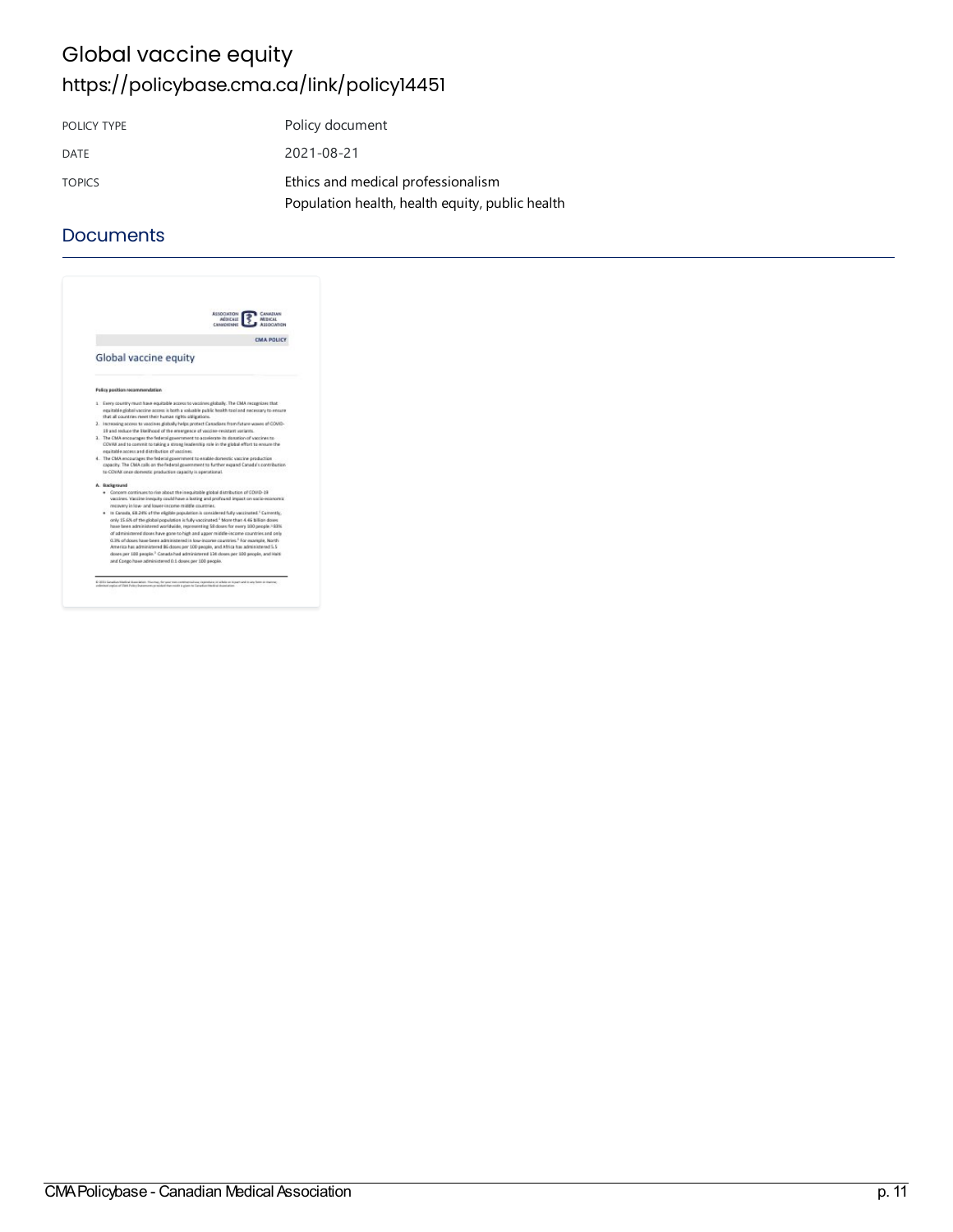## Return to school during COVID-19 <https://policybase.cma.ca/link/policy14452>

| POLICY TYPE   | Policy document                                 |
|---------------|-------------------------------------------------|
| DATE          | 2021-08-21                                      |
| <b>TOPICS</b> | Health care and patient safety                  |
|               | Population health, health equity, public health |

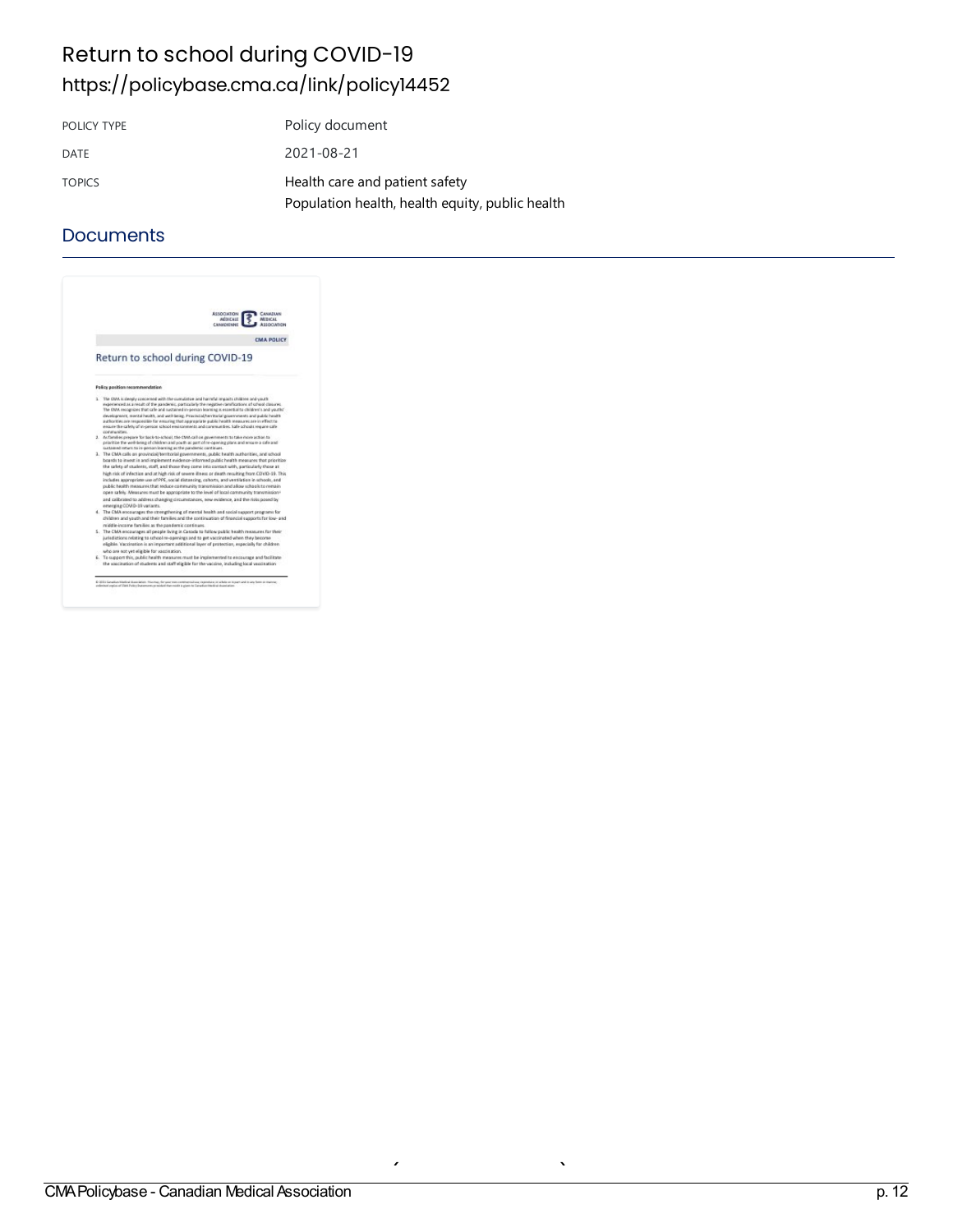# Interchangeability of vaccines (vaccine mixing) <https://policybase.cma.ca/link/policy14453>

POLICY TYPE Policy document DATE 2021-08-21 TOPICS **Health care and patient safety** [Population](https://policybase.cma.ca/list?q=topic%253A%2522Population%20health,%20health%20equity,%20public%20health%2522&p=1&ps=&sort=title_sort%20asc) health, health equity, public health

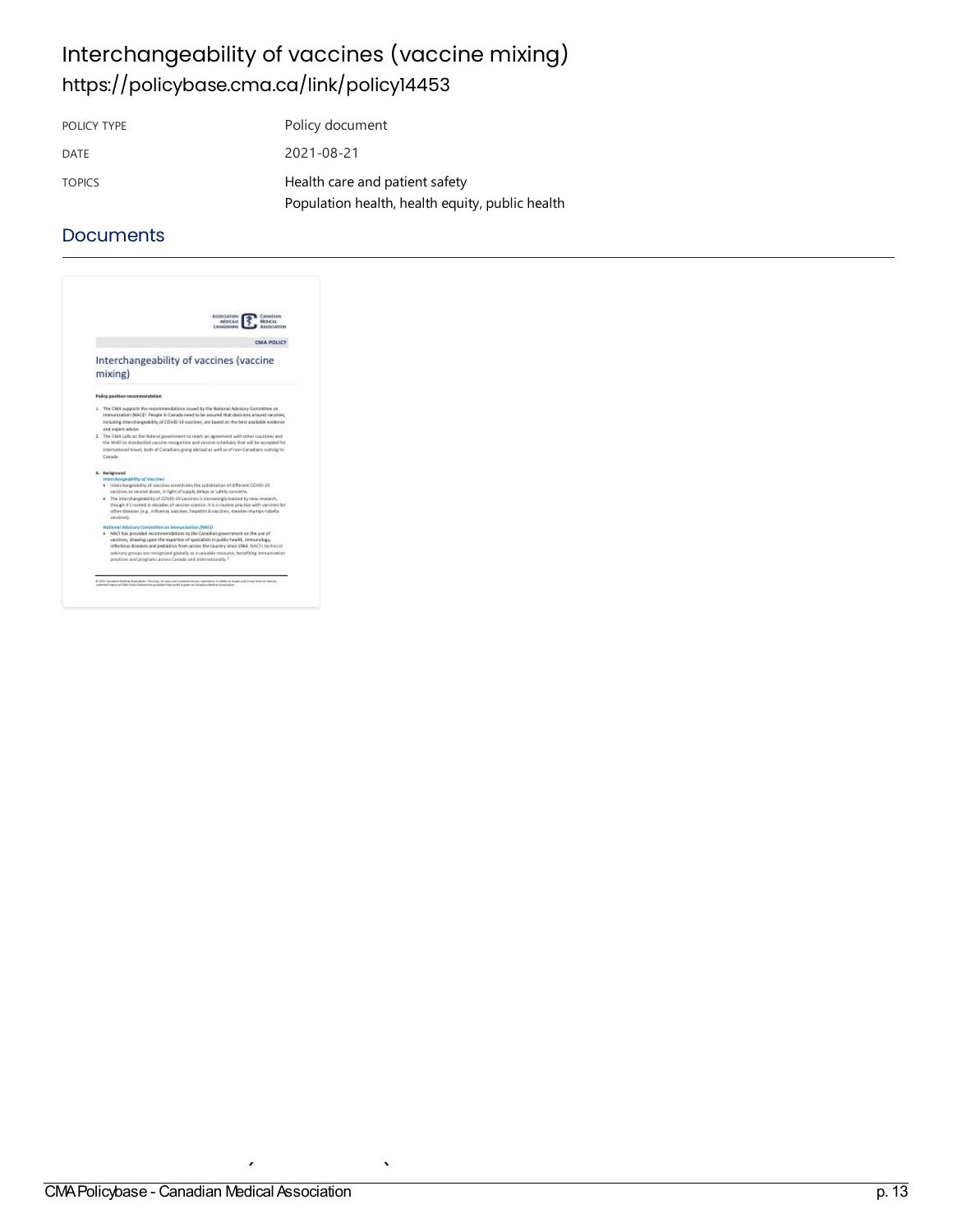## Firearms Control (Update 2021) <https://policybase.cma.ca/link/policy14401>

| POLICY TYPE     | Policy document                                                                   |
|-----------------|-----------------------------------------------------------------------------------|
| DATE            | 2021-07-15                                                                        |
| <b>REPLACES</b> | Firearms control (Update 2001)                                                    |
| <b>TOPICS</b>   | Population health, health equity, public health<br>Health care and patient safety |

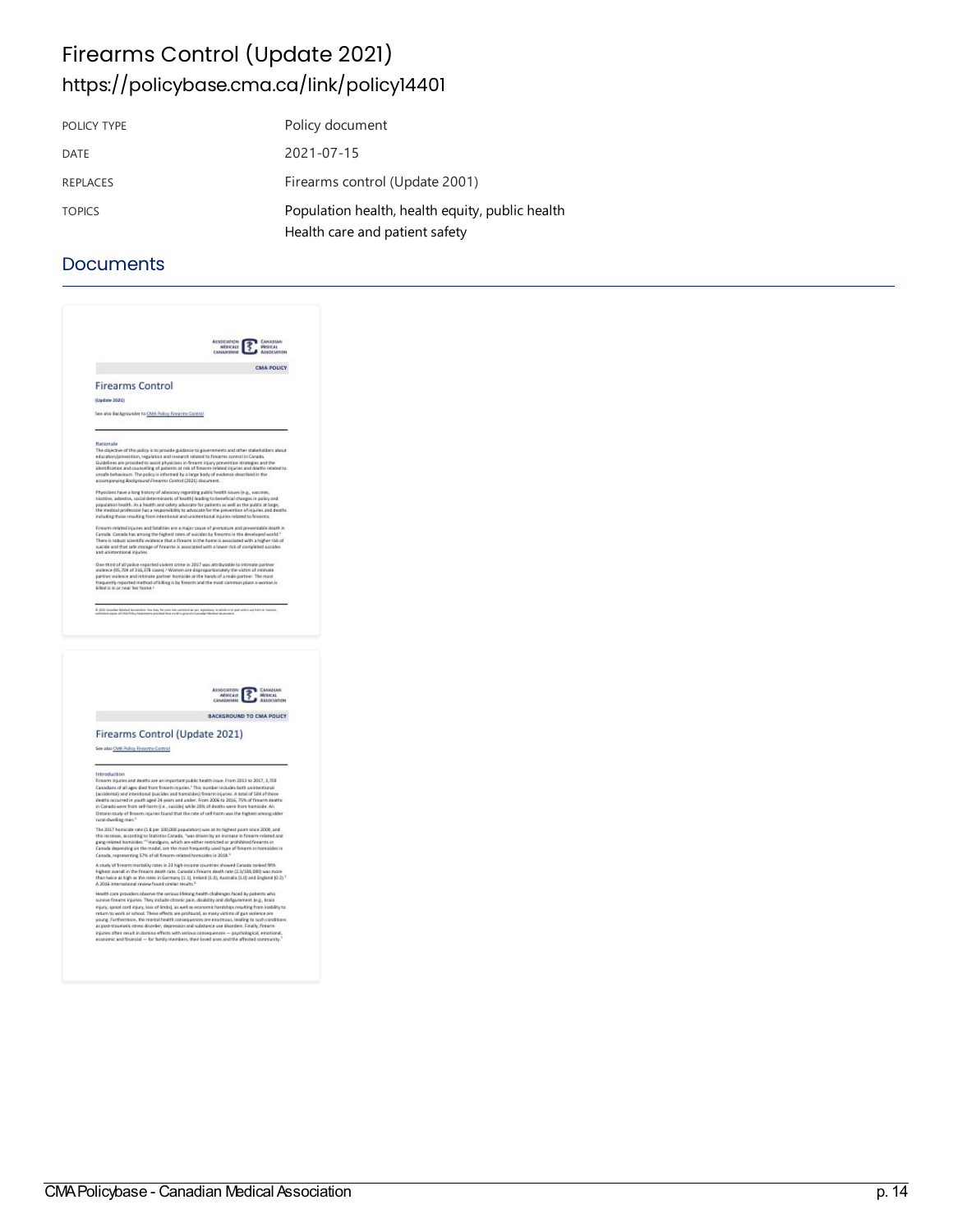# Policy Brief: CSAM-SMCA in Support of the Decriminalization of Drug Use and Possession for Personal Use

## <https://policybase.cma.ca/link/policy14443>

| POLICY TYPE   | Policy endorsement                              |
|---------------|-------------------------------------------------|
| DATE          | 2021-06-24                                      |
| <b>TOPICS</b> | Pharmaceuticals, prescribing, cannabis, drugs   |
|               | Population health, health equity, public health |

| CSAM <sub>1</sub>                    |                                                                                                                                                                                                                                                                                                                                                                                                                                                                                                                                                                                                                                                                                                                                                   |
|--------------------------------------|---------------------------------------------------------------------------------------------------------------------------------------------------------------------------------------------------------------------------------------------------------------------------------------------------------------------------------------------------------------------------------------------------------------------------------------------------------------------------------------------------------------------------------------------------------------------------------------------------------------------------------------------------------------------------------------------------------------------------------------------------|
|                                      | Policy Brief: CSAM-SMCA in Support of the Decriminalization<br>of Drug Use and Possession for Personal Use                                                                                                                                                                                                                                                                                                                                                                                                                                                                                                                                                                                                                                        |
|                                      | Philipi age: JADOA, Jago Hamilton, BOL-LLB, Jagochaly, NB, Deald Narsell, ME, on Eathell of the CSAR (SAS) Policy Committee                                                                                                                                                                                                                                                                                                                                                                                                                                                                                                                                                                                                                       |
| <b>INTRODUCTION</b><br>personal use. | Current Canadian drug policy reflects an antiquated understanding of substance use as prigination<br>from moral failure. Although Substance Lise (Bigsder is now better understood as a realtifactorial<br>chronic remitting and retapsing disease defined in the DSM-5, suisting policies continue to crimination<br>drug use, further exacerbating existing health inequities. This policy brief will summasize the resulting<br>harms from the criminalization of drug are and the available seidence of an increasingly supported<br>alternative referred to as decriminalization, Great on this proving body of evidence, the Canadian<br>Saciety of Addiction Medicine (CSAM) endorses the decriminalization of drag use and popperator for |
|                                      | EVIDENCE THAT CRIMINALIZATION IS INEFFECTIVE                                                                                                                                                                                                                                                                                                                                                                                                                                                                                                                                                                                                                                                                                                      |
|                                      | Current Canadian drug policy originates with the Controlled Brugs and Substances Act of 1996 which<br>categorizes various substances by corresponding punkive consequences implemented through the<br>criminal justice system. It is notewarthy that this delineation between legal and illegal drugs does part<br>correspond with their associated harms. A multicritwin decision analysis determined that the reast<br>harmful disur is abobat by hich remains legall and that some drugs with minimal harms such as USB or                                                                                                                                                                                                                     |
|                                      | exachiocery remain likepal a Meyertholess, the policy's stated purpose of sentencing is to contribute to<br>the "maintenance of a just, peaceful and safe society while encouraging relaxbilitation, and treatment<br>in appropriate progressores' 3 However, this policy is neither maintaining public safety nor is it.<br>monutating relatelization and treatment.                                                                                                                                                                                                                                                                                                                                                                             |
|                                      | First, carreider the criminal justice system's ineffective sets in mitigating the prevalence and associated                                                                                                                                                                                                                                                                                                                                                                                                                                                                                                                                                                                                                                       |
|                                      | harms of drug use. The rate of offences for drug possession has remained relatively steady from 2014 to<br>2018 (18.73 to 18.1 per 150,080).3 Wi the Canadian Tobacco Alcahol and Drag Survey reported an<br>increase in past-year illegal cing use (recluding cannabic) from 678,000 in 3015 up to 987,000 in 2817.4                                                                                                                                                                                                                                                                                                                                                                                                                             |
|                                      | A majority of drug upset in Vancouver have reported most likepal deupt were readily available within 30<br>minutes, despite a renewed entailsack on drug law enforcement at that time. The opipid crisis-first<br>declared a public health emergency in British Columbia in 2816-cantinues to warses, with 14,700<br>egisid-related deaths between 2016 and 20185 despite significant respurce allocation taward the                                                                                                                                                                                                                                                                                                                              |
|                                      | criminal justice cyclers. The costs of illegal substances (excluding cannabid on the Canadian criminal<br>a atico ustrem versi al vietnamicanose erony testes opisal                                                                                                                                                                                                                                                                                                                                                                                                                                                                                                                                                                              |
|                                      | Second, consider the harms associated with a criminal conviction according to the Canadian Bar                                                                                                                                                                                                                                                                                                                                                                                                                                                                                                                                                                                                                                                    |
|                                      | Association: challenges with housing, employment, inability to valunteer or travel, and possible                                                                                                                                                                                                                                                                                                                                                                                                                                                                                                                                                                                                                                                  |
|                                      | deportation for immigrants. Persons with a history of imprisonment are half as likely to obtain an<br>appointment with a family physician than compair iderations universal healthcare commit. Prosaective<br>tenants have also been requested to provide criminal records, which is a discriminatory practice. Far                                                                                                                                                                                                                                                                                                                                                                                                                               |
| barrier to encolours ent.3           | those on sacial welfare in prime working age, 25% closf the "need for record suspension" as a critical                                                                                                                                                                                                                                                                                                                                                                                                                                                                                                                                                                                                                                            |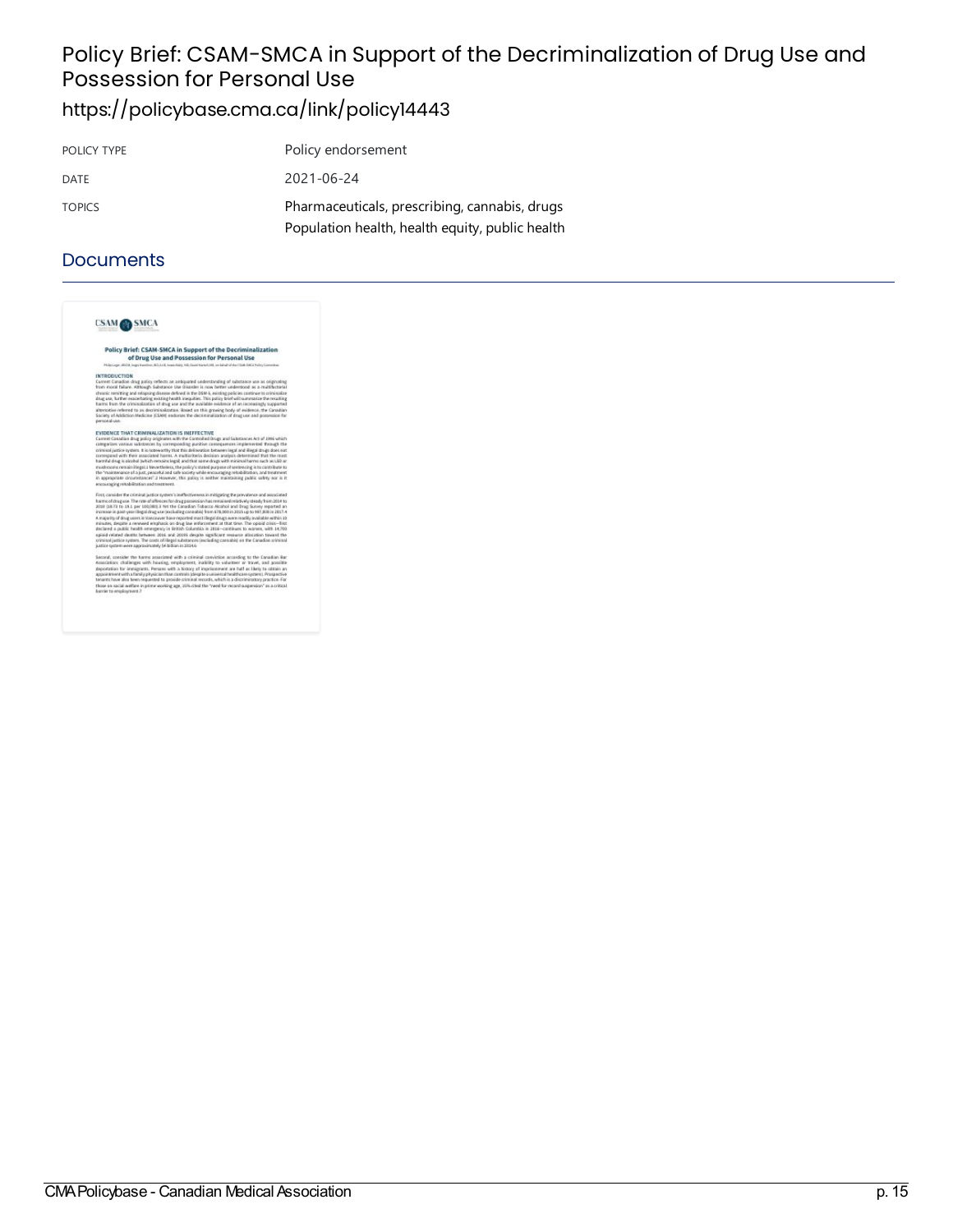## The Future of Care for Canada's Older Adults <https://policybase.cma.ca/link/policy14441>

POLICY TYPE Parliamentary submission DATE 2021-06-23 TOPICS [Population](https://policybase.cma.ca/list?q=topic%253A%2522Population%20health,%20health%20equity,%20public%20health%2522&p=1&ps=&sort=title_sort%20asc) health, health equity, public health

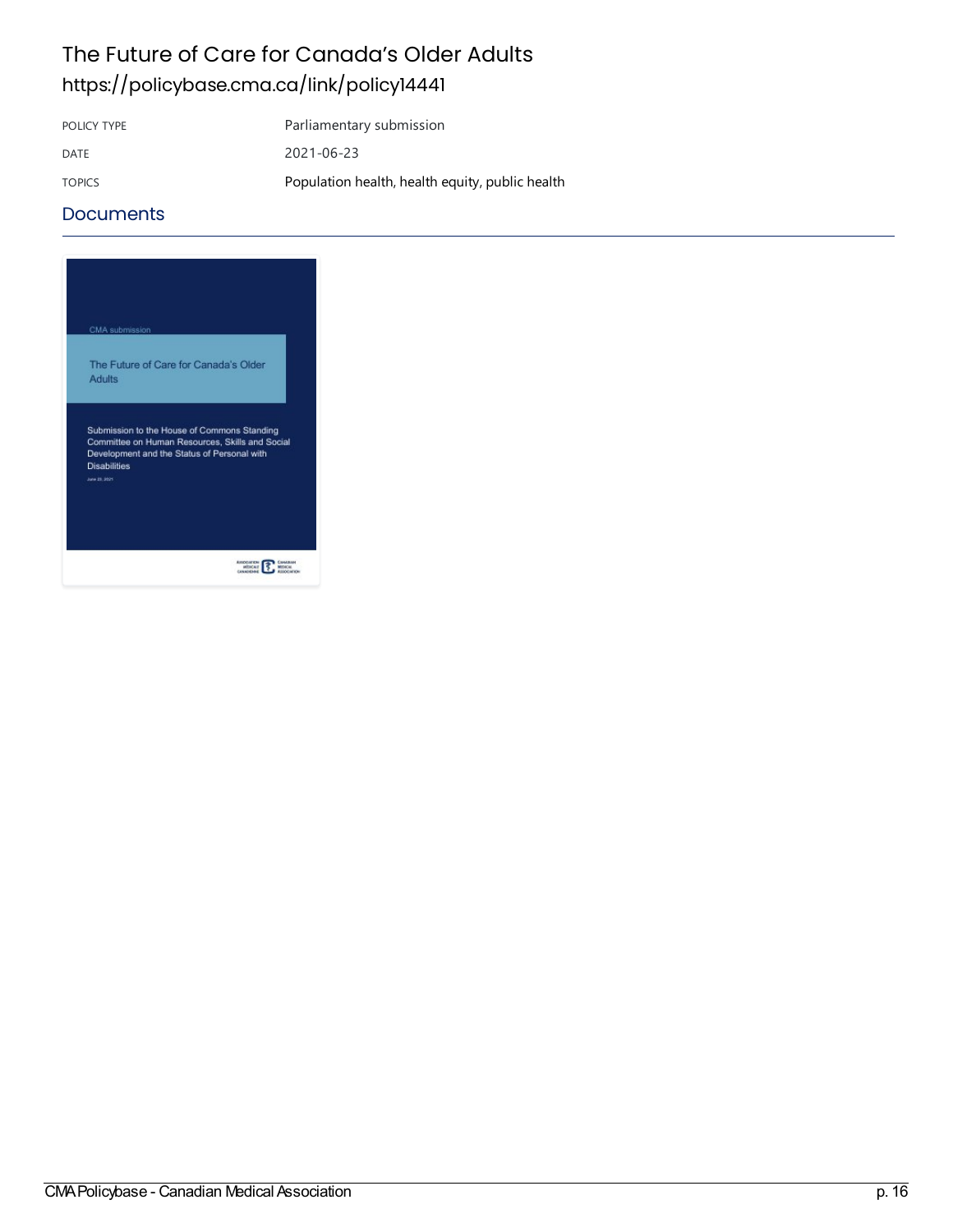# Appearance before the House of Commons Standing Committee on Finance Bill C-30: The Budget Implementation Act, 2021

<https://policybase.cma.ca/link/policy14437>

| POLICY TYPE   | Parliamentary submission                        |
|---------------|-------------------------------------------------|
| DATE          | 2021-05-20                                      |
| <b>TOPICS</b> | Population health, health equity, public health |

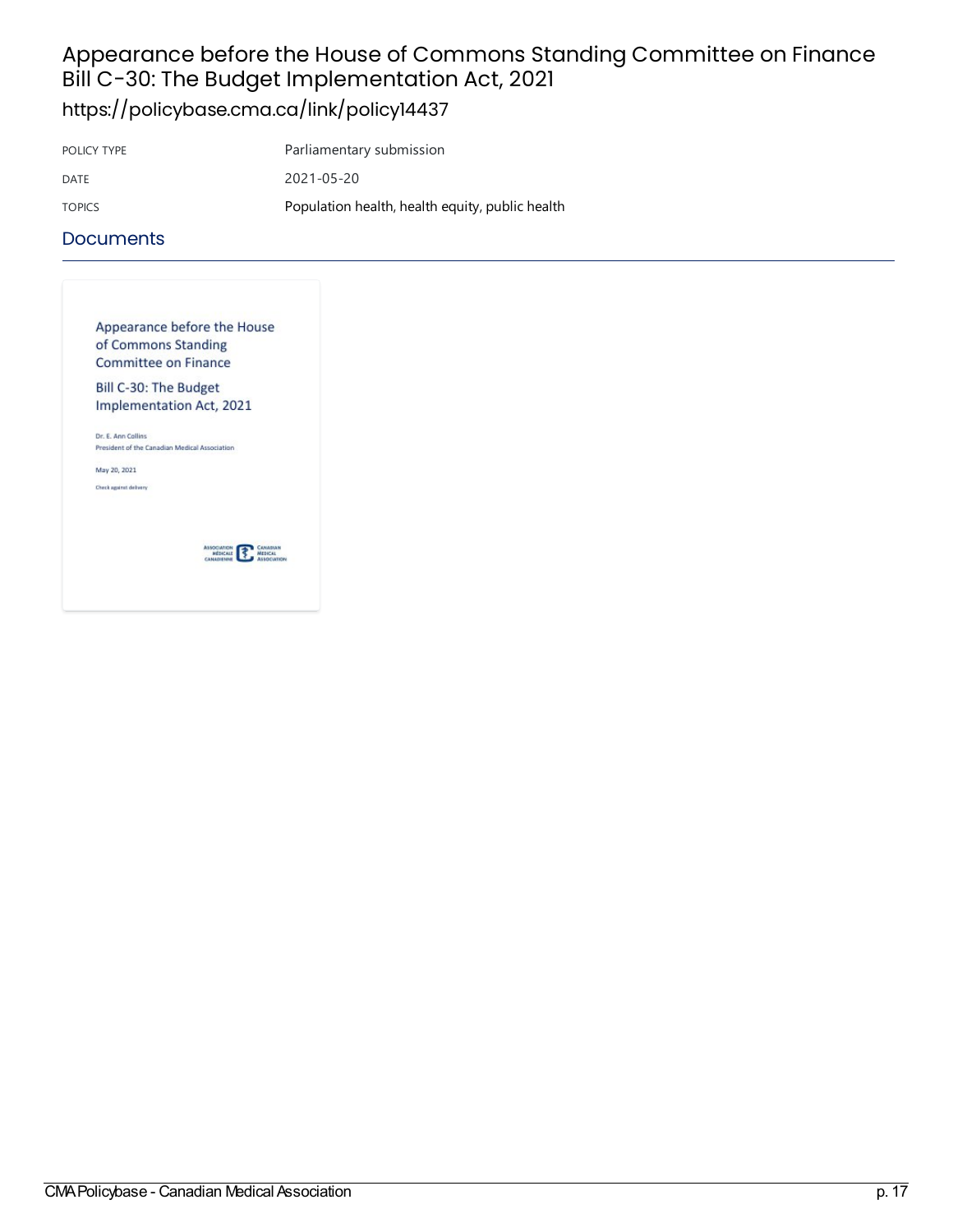# Enhancingequitableaccess tovirtualcarein Canada:Principle-based recommendations forequity <https://policybase.cma.ca/link/policy14447>

| POLICY TYPE   | Policy endorsement                                                                 |
|---------------|------------------------------------------------------------------------------------|
| DATE          | $2021 - 04 - 30$                                                                   |
| <b>TOPICS</b> | Population health, health equity, public health<br>Health information and e-health |

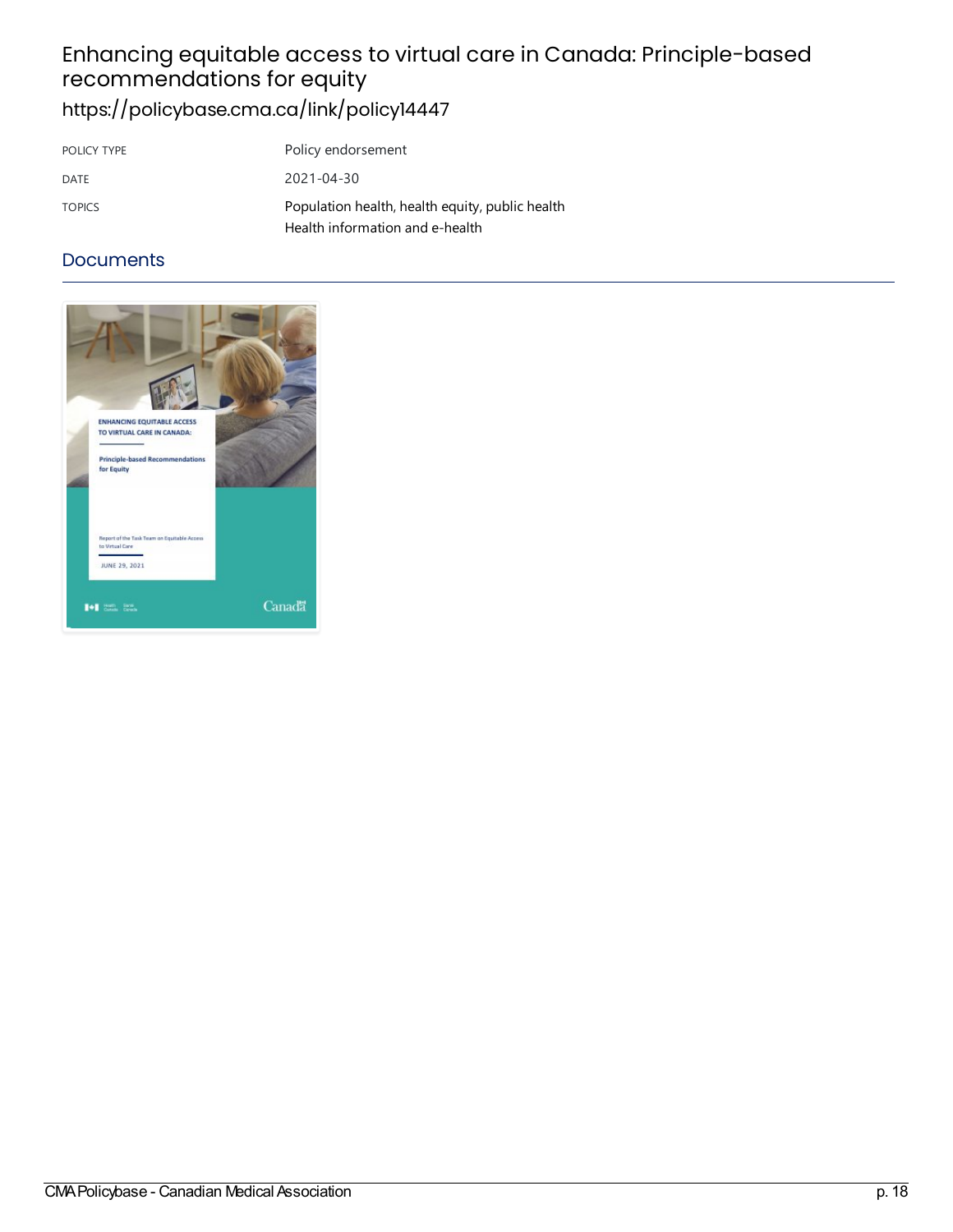# Recommendations for equitable COVID-19 pandemic recovery in Canada <https://policybase.cma.ca/link/policy14465>

POLICY TYPE Policy endorsement DATE 2021-04-30

TOPICS [Population](https://policybase.cma.ca/list?q=topic%253A%2522Population%20health,%20health%20equity,%20public%20health%2522&p=1&ps=&sort=title_sort%20asc) health, health equity, public health

| Guideline   Guidance for policy                                                                                                                                                                                                                                                                                                                                                                                                                                                                                                                                                                                                                                                                                                                                                                                                                                                                                                                                                                                                                                                                                                                                   |                                                                                                                                                                                                                                                                                                                                                                                                                                                                                                                                                                                                                                                                                                                                                                                                                                                                                                                                                                                                                                                                                                                                                                                                                                                  |
|-------------------------------------------------------------------------------------------------------------------------------------------------------------------------------------------------------------------------------------------------------------------------------------------------------------------------------------------------------------------------------------------------------------------------------------------------------------------------------------------------------------------------------------------------------------------------------------------------------------------------------------------------------------------------------------------------------------------------------------------------------------------------------------------------------------------------------------------------------------------------------------------------------------------------------------------------------------------------------------------------------------------------------------------------------------------------------------------------------------------------------------------------------------------|--------------------------------------------------------------------------------------------------------------------------------------------------------------------------------------------------------------------------------------------------------------------------------------------------------------------------------------------------------------------------------------------------------------------------------------------------------------------------------------------------------------------------------------------------------------------------------------------------------------------------------------------------------------------------------------------------------------------------------------------------------------------------------------------------------------------------------------------------------------------------------------------------------------------------------------------------------------------------------------------------------------------------------------------------------------------------------------------------------------------------------------------------------------------------------------------------------------------------------------------------|
| <b>Recommendations for equitable COVID-19</b>                                                                                                                                                                                                                                                                                                                                                                                                                                                                                                                                                                                                                                                                                                                                                                                                                                                                                                                                                                                                                                                                                                                     |                                                                                                                                                                                                                                                                                                                                                                                                                                                                                                                                                                                                                                                                                                                                                                                                                                                                                                                                                                                                                                                                                                                                                                                                                                                  |
| pandemic recovery in Canada                                                                                                                                                                                                                                                                                                                                                                                                                                                                                                                                                                                                                                                                                                                                                                                                                                                                                                                                                                                                                                                                                                                                       |                                                                                                                                                                                                                                                                                                                                                                                                                                                                                                                                                                                                                                                                                                                                                                                                                                                                                                                                                                                                                                                                                                                                                                                                                                                  |
| Nay Persaud HD HSz, Hassah Moods HSz, Also Morkerdin BSz, Ituna Adokaya MSz, Janres R. Dunn PhD,<br>Stephen IV. Hearing MD MPH, Jonathon Maguire MD MSc, Andrew D. Pinto MD MPH, Patricia O'Campo PhD,<br>Sean B. Rourke PhD, Daniel Werb MSc PhD; for the HAP Task Force to Promote Health Equity during<br>Pandemic Recovery                                                                                                                                                                                                                                                                                                                                                                                                                                                                                                                                                                                                                                                                                                                                                                                                                                    |                                                                                                                                                                                                                                                                                                                                                                                                                                                                                                                                                                                                                                                                                                                                                                                                                                                                                                                                                                                                                                                                                                                                                                                                                                                  |
| City as CHAUSTS Dependent Experience on doil to Institute all streets                                                                                                                                                                                                                                                                                                                                                                                                                                                                                                                                                                                                                                                                                                                                                                                                                                                                                                                                                                                                                                                                                             |                                                                                                                                                                                                                                                                                                                                                                                                                                                                                                                                                                                                                                                                                                                                                                                                                                                                                                                                                                                                                                                                                                                                                                                                                                                  |
| CMAJ Postcarke and/not televizer at sears ontajos, beskap/shit/20.1323/vm.p.202004/kale-related-content.                                                                                                                                                                                                                                                                                                                                                                                                                                                                                                                                                                                                                                                                                                                                                                                                                                                                                                                                                                                                                                                          |                                                                                                                                                                                                                                                                                                                                                                                                                                                                                                                                                                                                                                                                                                                                                                                                                                                                                                                                                                                                                                                                                                                                                                                                                                                  |
| Term enforcement and the adverse is much as a flure integration TO 13223 V and 20 2007                                                                                                                                                                                                                                                                                                                                                                                                                                                                                                                                                                                                                                                                                                                                                                                                                                                                                                                                                                                                                                                                            |                                                                                                                                                                                                                                                                                                                                                                                                                                                                                                                                                                                                                                                                                                                                                                                                                                                                                                                                                                                                                                                                                                                                                                                                                                                  |
| ealth traspaties - or available differences in health<br>datas keisaren propulations - that scene exposed and<br>maceduled during the DIVIO-18 pandemic can be<br>addressed Brough interventions and policy changes that serve<br>studied before MAR Dril-2 served account Canada.14 Racialized<br>people, wasses, prople with a lost mome, people expert-<br>mining base-dessence, people who was subclarates and people.<br>who are insurrented zero disproportionately affected during<br>the paralents. <sup>17</sup> The paralents revealed not intendependence<br>as the screed of the circa among people experiencing disol-<br>saniages thatairmed the bralth of maryone, including these<br>with privilege, and this has bed to calls to address incontinu-<br>sinder aphorisms such as "ru une is protected and I ecosycine<br>to posterio del <sup>et</sup>                                                                                                                                                                                                                                                                                            | <b>IEary picents</b><br>· Paraprises that now expenses and associated by CIVAD Lineit<br>views experts shoulders beacht after the panalemic.<br>· Izanih ramanimnavalskappulvas viatriminuma.<br>Persaing, salaty from intensity partner stateman riskly and<br>access to health cars and unforching are lacings to be knowledge.<br>. Imagintaryling approximation problems and humber run promote<br>health equity and protest health governally skeing the pumilimity<br>rentmeny and kellers this environmental<br>· The afficience of these internantiality and changes, with additivepathy<br>should be excelledly recoveraged to inform figures and kinesky<br>Canada and alturalness:                                                                                                                                                                                                                                                                                                                                                                                                                                                                                                                                                    |
| The cannot attention to inequities that have long perceded in<br>Can rate may laste as \$ANS-CoD-2 nacciouslines coll rod and the<br>investigate human of CORO 20 salisade. Constitucient a and enti-<br>responses include efforts to return life to "montal" after the<br>instructure these) has the DOED 29 paralamic has underground<br>the need is address toggatize, rather than resume the ordain<br>slides men. Income specials, evolving monitoria and wither<br>renewates to entigetic horess of the paralersis baye leave treater.<br>racile insular-sected. <sup>11</sup> Ne identified an experimently to recorre-<br>menul interventions shows to permote health equity as part of<br>langer layer pundents excitemy.<br>Scope<br>The pargaran of these recommendations is to address the putters.<br>that were mannelated by the pandwete, and in inform pan-<br>sheets recovery from a health equity perspective by inalized rec-<br>conversibilizes in the areas of income, boundary, indirecto particles<br>statemer, childhood, access in health care, and casives The pri-<br>mity populations are those experiencing the selected transpites. | regardless of their location in Canada (whan, raral as enneale).<br>and include roya Canadians and Intersets. The tantet authorizes.<br>are decision-makers in the beloval, accelerate and mustained<br>presenteels who set authors related to the assuming de-<br>sussed, and bruith care associates who care for amoute econo-<br>entity distributions, exterially attingly care granders. The lat-<br>get audiences may use these commensuations in information.<br>and slimited decisions.<br>The "pandent's resuscery period" reflect by the time where<br>don't have at CDRD-10 salidab, the momentuled interview<br>iters and changes could be seeded for months, peace or perma-<br>nestly. Some changes could happen increduciely.<br>The recurrence dations provide traights into the effectiveness.<br>of transmit angieligens today centimis, for those who, are affected by .<br>unerightyment or law tracers, bounded interomitiers for prople-<br>experiencing homelessesses or valuatable locating, internet have.<br>by people experiencing islamate purboy statement intercentarys.<br>in adalyses childhood haulds equity, intercendries to begrave.<br>assena its bootifs same, and aspective additional prices and bootifs. |